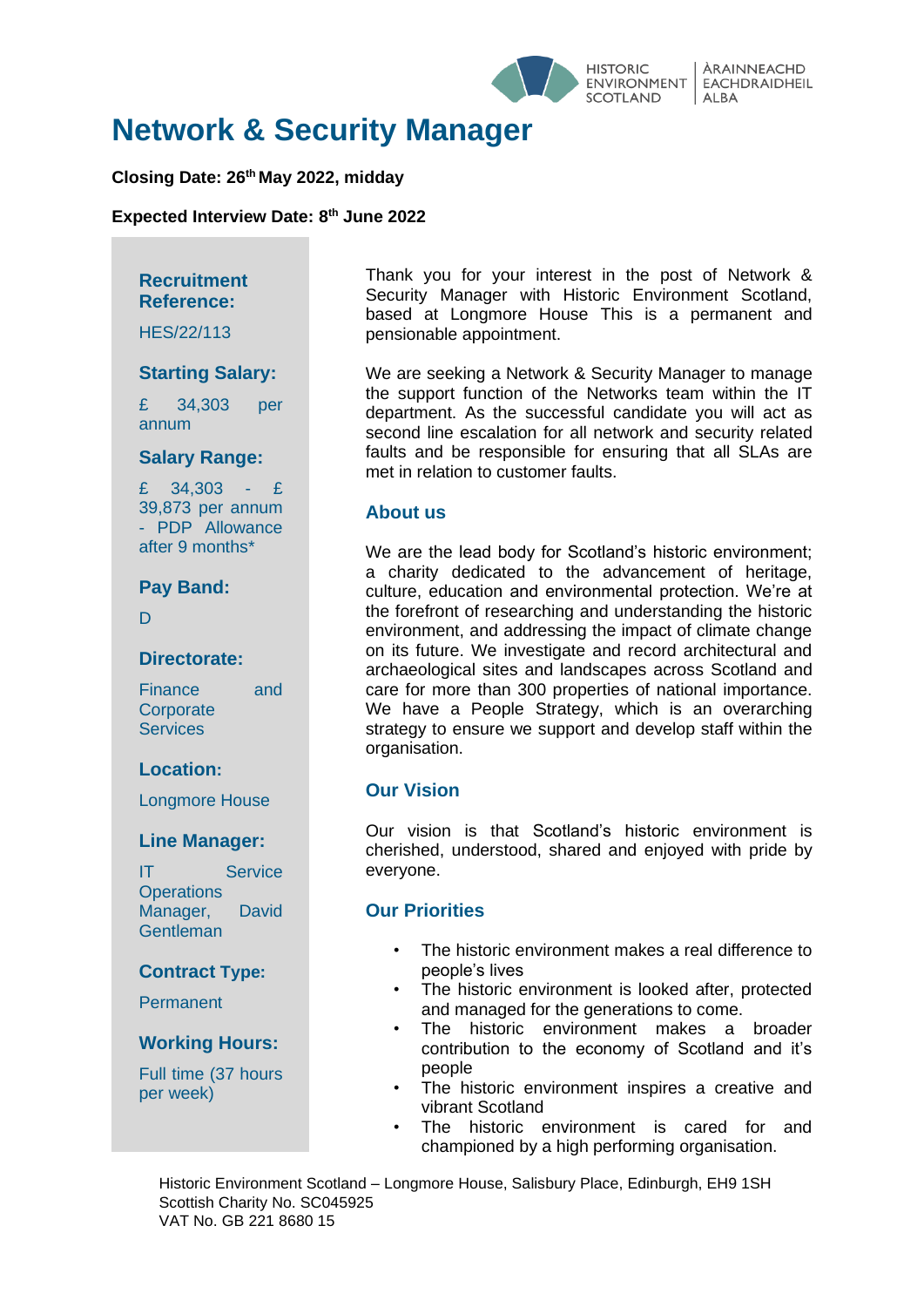

# Overview of the post and information about the team

Reporting to the IT Service Operations Manager, you will be responsible for the management the Network & Security team and their activities within the IT department. You will act as second \ third line escalation for all network related faults and be responsible for ensuring that all SLA are met in relation to customer faults.

You will also work closely with other managers in Service Operations and our Internal Project Managers and Solutions Architects on the design and implementation of new solutions

You may occasionally be expected to travel, with equipment and hardware to our sites around Scotland – some of which will be remote sites and include overnight stays and out of hour's work.

HES IT are in the early stages of aligning with Scottish Government DDAT framework, the job description and title may change when this review is complete.

\*In addition, this post attracts a Personal Development Payment of £4,000 per annum after a nine-month qualifying period.

# Key responsibilities, duties and objectives

- Resource planning of the Network & Security Team to facilitate support and projects.
- Keeping documentation up to date on key sites including asset tracking, quotations and systems.
- Mentoring and training of Network & Security Team members.
- Second- and third-line support.
- Interaction with 3rd party suppliers and contractors for escalation of faults and orders.
- Preparation of budgets.
- Diagnosing and rectification of issues on our WAN, LAN & WLAN Networks including SD-WAN.
- Day to day management of Network Connected systems such as BMS, AMR, EMS, CCTV and the devices they connect to, or through (routers, switches, firewalls, access points etc.)
- Management of server hosted applications such as DHCP, DNS etc.).
- Procurement and implementation of Public and Private Security Certificates in conjunction with the Hosting and Storage Team.
- Administration for the team (time tracking, staff planning, training, PPE etc).
- Occasional travel (using a HES or rental Vehicle), with equipment and hardware to our sites around Scotland – some of which will be remote sites and include overnight stays and out of hour's work.
- The post holder will also line manage the Network & Security Technicians and will work with members of the Service Desk, Project Managers, Architects, and others to facilitate support and the delivery of solutions.
- Scanning and review of security on a quarterly basis including continual service improvement.
- Configuration and monitoring of Cyber Security Solutions including Ironscales (antiphishing).
- Other duties as delegated by IT Service Operations Manager.

### Post Competencies

 Historic Environment Scotland – Longmore House, Salisbury Place, Edinburgh, EH9 1SH Scottish Charity No. SC045925 VAT No. GB 221 8680 15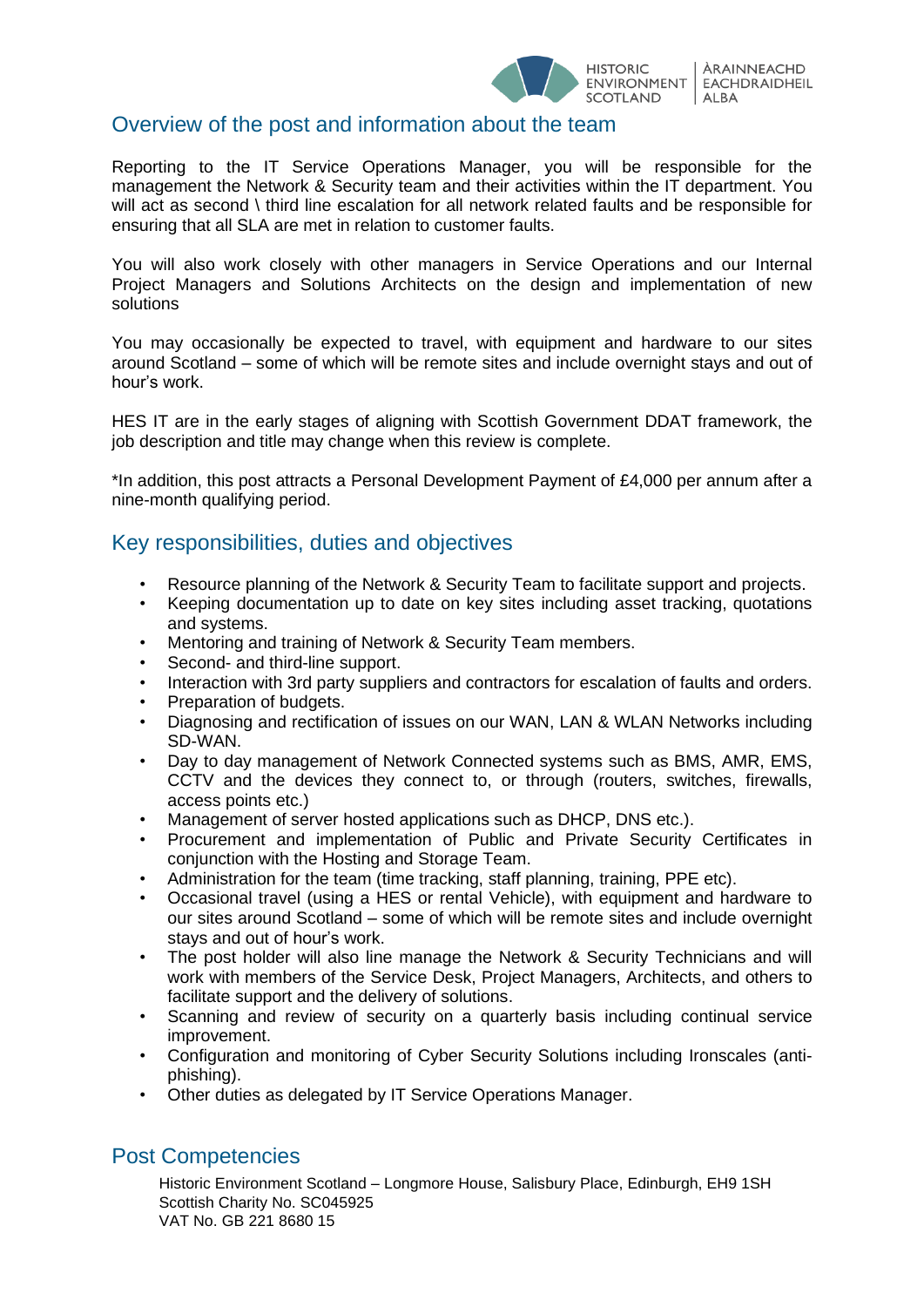

You will be assessed against these competencies during our selection process.

### *Core Competencies:*

- Delivering excellent Service Demonstrating a commitment to quality services
- Teamwork Contributing to and supporting working together
- Planning and Organising Putting plans and resources in place to achieve results
- Communication Communicating appropriately and clearly
- Knowledge & Expertise Applying and developing knowledge and expertise to achieve results - (See below for specific criteria)

### *Management Competencies:*

- Achieving results Focusing on the delivery of objectives
- Leading a Team/Project/Task Focusing on leading a Team/Project/Task or developing people.

# Knowledge, skills and experience

You will be required to demonstrate that you meet the requirements and qualifications below as part of the selection process.

#### *Essential requirements:*

- Demonstrate a clear understanding of network and security topologies (LAN, WAN, WLAN and SD-WAN & VPN's) and network protocols (MPLS, OSPF, BGP, STP).
- Experience in configuring network switches, routers and firewalls from the command line.
- Have a basic knowledge of telecommunications and methods of delivering connectivity (DSL, FTTC, FTTP, Mobile, P2P Wi-Fi et cetera).
- A valid UK drivers' licence.

### *Desirable requirements:*

• Experience in Network Monitoring Tools and Network Problem Solving

### **Professional Qualifications & Professional Memberships:**

- [SCQF Level 10](https://scqf.org.uk/about-the-framework/interactive-framework/) qualification in a relevant discipline or experience in networking Desirable
- Industry recognised certification in Networking (CCNA in Routing and Switching or equivalent) or comparable experience – Essential.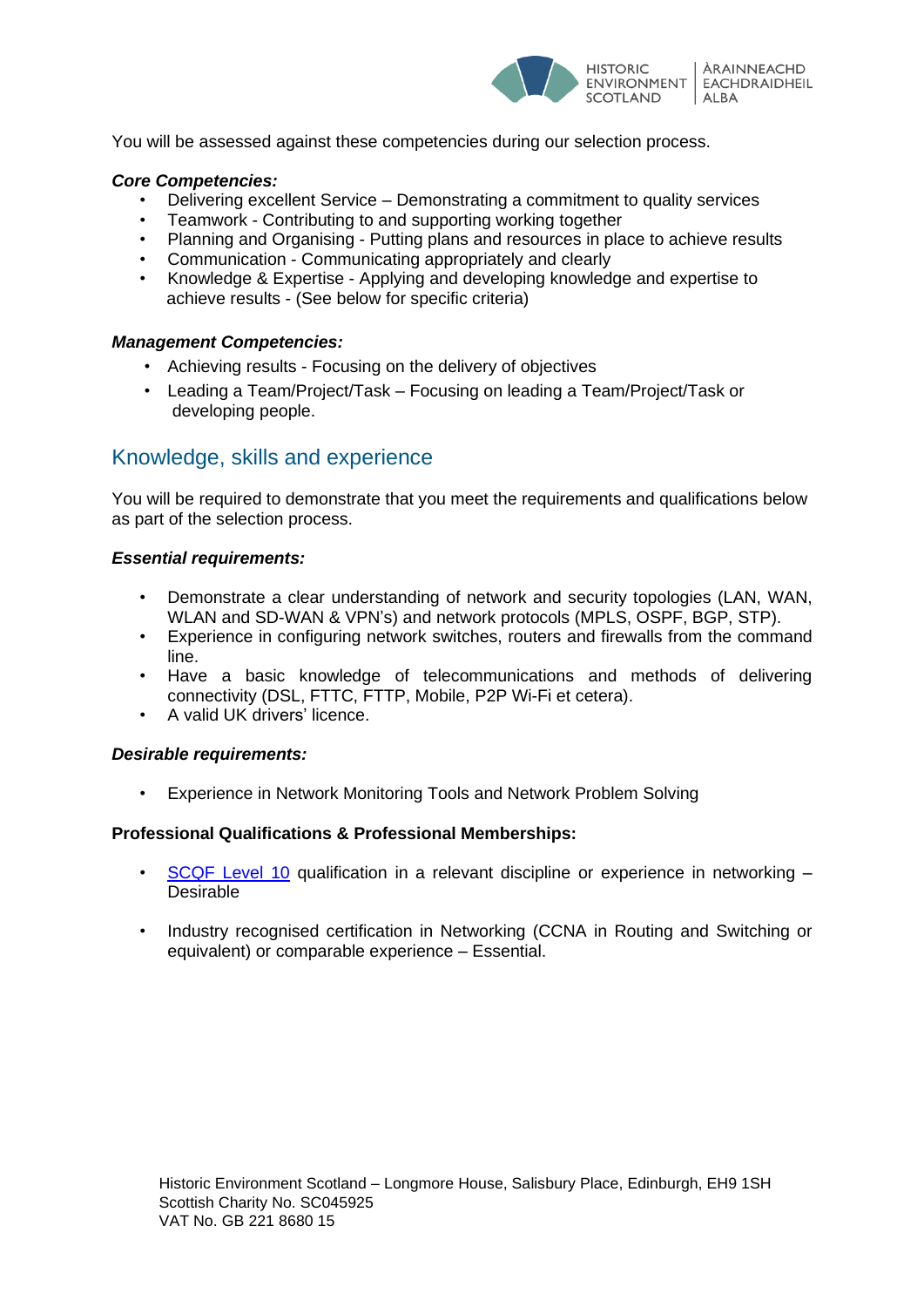

# What we offer

We welcome applications from all nationalities, assuming that they have the right to work in the UK: applying for a job with us could open the door to a unique work environment. It will give you job satisfaction and excellent development opportunities, plus a competitive salary, 25 days paid holidays (rising to 30 days after 3 years' service) and 11.5 public holidays a year – pro rata for part time staff.

In addition we offer a great benefits package to our employees which includes:

- flexible working hours (where appropriate)
- special leave
- maternity/paternity leave
- adoption leave
- reimbursement for relevant professional subscriptions
- support for further education and personal development
- study leave for work related courses
- access to a learning resource centre

#### **Health and welfare**

We offer you access to:

- our Employee Assistance Programme for confidential advice and counselling
- an occupational sick pay scheme
- discounts at some local authority leisure facilities
- access to a free Headspace membership
- interest free loans for bicycles and annual travel passes (see 'season ticket' below)
- reasonable adjustments when needed, as part of our Equalities policy

#### **Staff discounts**

You will receive:

- free entry to all of our properties (with up to three quests)
- free entry to English Heritage, Manx and Cadw properties
- 20% off purchases in our retail outlets

#### **Season tickets**

You can receive an advance to help with the cost of buying an annual season ticket for travel between home and work. The advance is then repaid from your salary over the life of the season ticket. Available to all permanent and fixed-term staff.